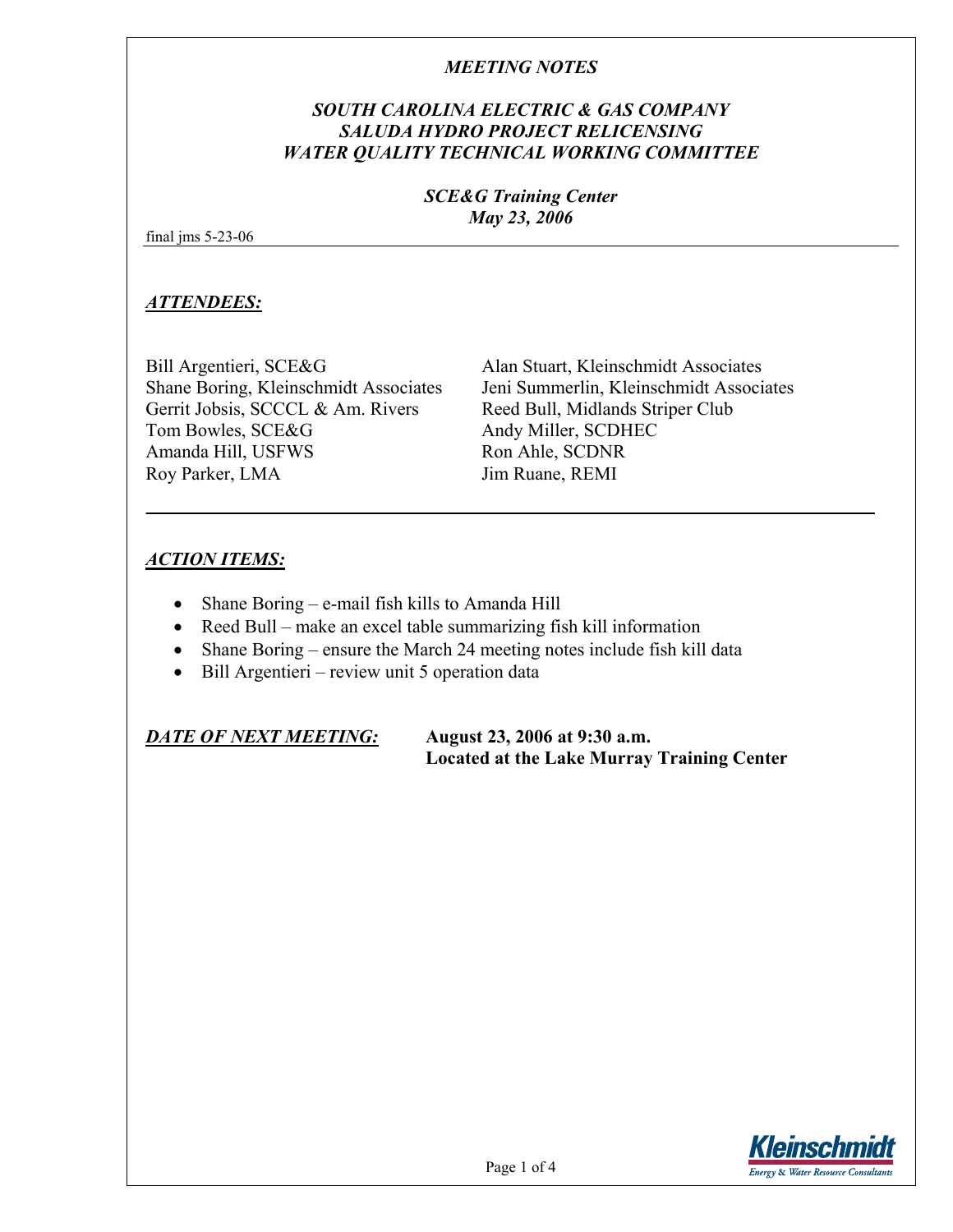# *SOUTH CAROLINA ELECTRIC & GAS COMPANY SALUDA HYDRO PROJECT RELICENSING WATER QUALITY TECHNICAL WORKING COMMITTEE*

### *SCE&G Training Center May 23, 2006*

#### final jms 5-23-06

# *MEETING NOTES:*

*These notes serve to be a summary of the major points presented during the meeting and are not intended to be a transcript or analysis of the meeting.* 

Shane Boring opened the meeting at approximately 9:30 AM. Shane B. briefly discussed the status of the action items listed in previous meeting notes. It was noted that the purpose of today's meeting would be to review: (1) the status of TMDL discussions, (2) the status of the temperature study on the lower Saluda and Congaree Rivers, (3) information pertaining to striped bass fish kills in Lake Murray, and (4) set a date and time for the next Water Quality Technical Working Committee (TWC) meeting.

### **Review Status of TMDL Discussions**

Alan Stuart noted that Jim Ruane, Dan Tufford, Andy Miller, and himself met on May 3rd and developed a list of action items to be undertaken for the application of the W2 model to a TMDL. Jim Ruane noted that the W2 model will be finalized in July of this year. Jim R. noted that the W2 model will evaluate certain water quality parameters in Lake Murray, which will ultimately set a standard for the TMDL. He briefly discussed methods for monitoring phosphorus loads in reservoirs. Jim R. explained that phosphorus is mostly tied up in organic matter such as algae. He noted that clay also plays a key role in phosphorus transport which is an important component in how Lake Murray behaves. Jim R. further explained methods for monitoring phosphorus in the lake.

The group then began to discuss the 222 SCDHEC station and Jim R. noted that the bridge above Lake Murray forms an embankment and effects the width of that water, which may ultimately result in high levels of phosphorus in the Saluda River. He mentioned that the W2 model might be able to calculate the water flow under the bridge by using flux. During continuing discussion on the TMDL issue, Andy Miller noted that SCDHEC does not have the funding to perform a TMDL on Lake Murray at this time. Andy M. noted that if funding was available, then SCDHEC would like to examine both embankments on Lake Murray. Ron Ahle pointed out that water quality in the Saluda tailrace should also be considered in order to obtain necessary results. Alan S. noted that he would find out SCE&G position on this issue.

Discussions continued, highlighting briefly on the draw of water at different operations, including discussions about the draw from unit five. It was decided that it would be beneficial for Jim R. to run the W2 model for the years; 1990-1991, 1998-1999, and 2005 Bill Argentieri noted that 1998- 1999 operation data for unit five will not be available. Gerrit Jobsis briefly described the overall plan which included upgrading calibration on the W2 in July, running a model for the major fish kill

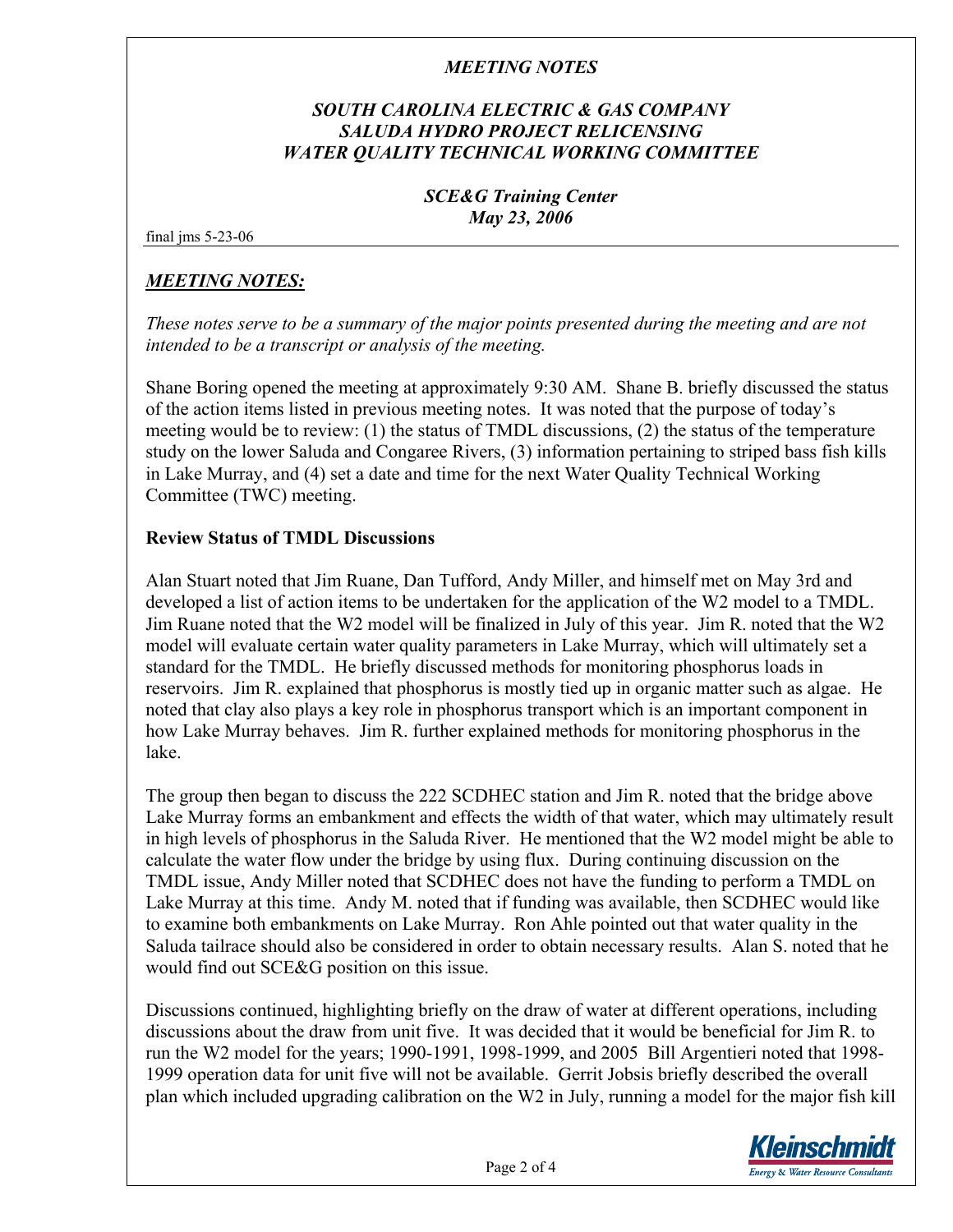# *SOUTH CAROLINA ELECTRIC & GAS COMPANY SALUDA HYDRO PROJECT RELICENSING WATER QUALITY TECHNICAL WORKING COMMITTEE*

### *SCE&G Training Center May 23, 2006*

final jms 5-23-06

years, and reviewing output of the analysis. The group discussed the development of various operation scenarios that could be applied to the W2 model after it's calibrated.

### **Temperature Study Update**

Shane B. briefly discussed the status of the temperature impacts study in the lower Saluda and Congaree Rivers. Shane B. presented a map that displayed each temperature sampling location. Ron A. asked if the temperature probe located downstream of the I-77 bridge was placed below Columbia discharge. Shane B. noted that he would find out exactly where the Columbia discharge enters the Congaree River and will adjust the temperature probe if needed. Shane B. noted that the temperatures on the Saluda River are very different from temperatures on the Broad River.He pointed out that probes located on the left bank below the Gervais Street bridge are reading higher temperatures than those on the right bank.He noted that temperature impacts continue between the I-77 bridge and the Congaree National Park locations. However, midstream of the Congaree National Park, the water temperature readings are warmer. Shane B. noted that he has not compared the temperature data to water releases from the Saluda Hydro Dam**.** Shane then concluded his presentation and asked the group for any future needs.

Gerrit J. noted that Dr. John Gray, a statistician whom he worked with on compiling a statistical comparison of flows between the Congaree and Broad Rivers, may be willing to assist with the statistics of the temperature study. Bill A. questioned the types of parameters to be analyzed. Jim R. recommended plotting the data in a time series, using hourly averages to reduce the amount of data collected. Jim R. added that structural data analysis, from when a project is operating versus not operating, should also be included. Bill A. noted that the Saluda Operating Report is available and can be distributed. Jim R. also suggested adding flows to the analysis, frequency and duration should be included with the time series. Alan S. pointed out that a six month time series should be completed before the data is turned over to Dr. John Gray for analysis.

### **Striped Bass Fish Kills Discussions**

Alan S. opened the discussion on fish kills by reviewing the two major kills in 1990-1991 and 2005. When asked for a summary of what will be included in the study, Alan S. explained that several variables will be examined, such as operation, dissolved oxygen, temperature, and instream flow data. He added that each of these variables will be examined for each year of fish kills, as well as each year before and after a fish kill. Reed Bull added that rainfall data should also be taken into account. Ron A. noted that the group should begin examining the time of year when Lake Murray begins to stratify. Alan noted that since operational data for unit five is not available, it would only be feasible to use the 2005 fish kill year.